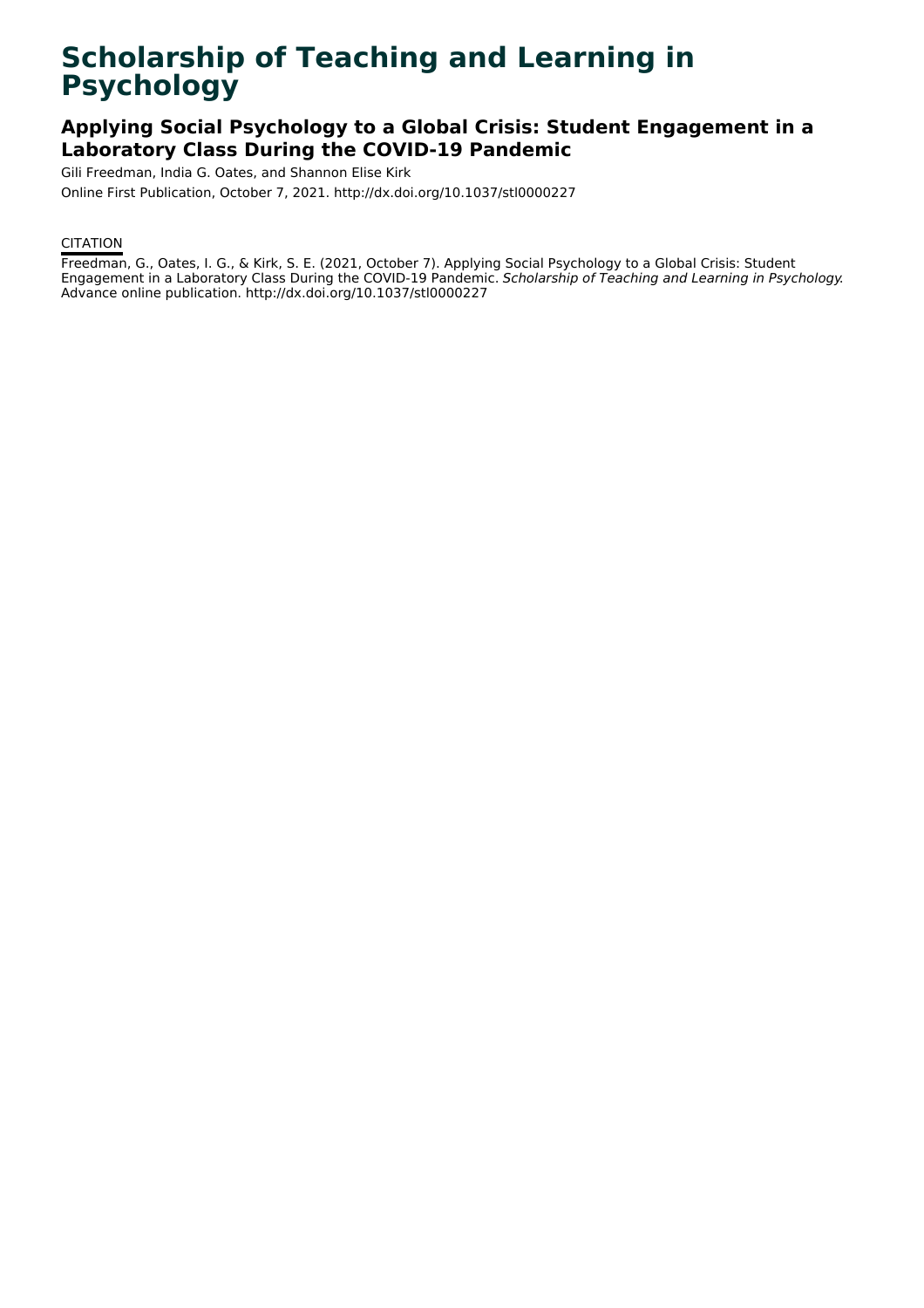© 2021 American Psychological Association ISSN: 2332-2101

http://dx.doi.org[/10.1037/stl0000227](http://dx.doi.org/10.1037/stl0000227)

# Applying Social Psychology to a Global Crisis: Student Engagement in a Laboratory Class During the COVID-19 Pandemic

Gili Freedman, India G. Oates, and Shannon Elise Kirk St. Mary's College of Maryland

The present research examines the attitudes and perspectives of undergraduate students in an advanced social psychology laboratory class upon engaging in pandemic-related research during the COVID-19 pandemic. In this class, the students designed and conducted online studies on pandemic-related racism, stigma related to age and mask wearing, and persuasive techniques to encourage social distancing. At the end of the semester, the students responded to a survey about their experiences engaging in pandemic-related research while the pandemic was occurring. Quantitative and qualitative analyses indicated that students learned about the applicability of social psychology to real-world phenomena and felt high levels of engagement in the research process. However, students also noted some discomfort and the emotional challenges of conducting highly relevant research during a global crisis. Thus, instructors should carefully consider whether engaging in timely and potentially emotional research is appropriate for the students in the class. Furthermore, the present study was conducted with a small undergraduate class in which a majority of the students were White women, and their experiences may not generalize to larger classes or broader populations. Taken together, the present research points to the potential promises and pitfalls of engaging in timely research on an emergency situation within a classroom setting.

*Keywords:* pandemic, COVID-19, student engagement, psychological literacy, laboratory course

Psychological knowledge and research can play an important role in understanding and shaping responses to the rapidly spreading COVID-19 pandemic (Van Bavel et al., 2020); however, it is less clear how engaging in pandemic-related research may affect undergradu-

ate students in psychology classes. Conducting timely research as part of a course may lead to high levels of student engagement and an appreciation for the applicability of psychology. In addition, conducting research on an unfolding crisis may affect students' emotional wellbeing. For example, it is possible that engaging in a relevant project may help students productively channel their emotions and provide a sense of control; however, engaging in highly relevant research during a crisis may increase students' anxiety. The present study examines students' experiences of conducting pandemicrelated research in an advanced undergraduate social psychology lab course during the COVID-19 pandemic.

Providing students with ways to recognize the relevance of psychology in their daily lives and societal issues (i.e., psychological literacy) is a cornerstone of undergraduate psychology education (Board of Educational Affairs Steering Committee, American Psychological Asso-

**ID** [Gili Freedman,](https://orcid.org/0000-0002-7006-9674) India G. Oates, and **D** [Shannon Elise](https://orcid.org/0000-0002-0359-7709) [Kirk,](https://orcid.org/0000-0002-0359-7709) Department of Psychology, St. Mary's College of Maryland.

The authors gratefully acknowledge the other members of the Spring 2020 semester of Advanced Social Psychology with Lab at St. Mary's College of Maryland for their contributions throughout the semester and their participation in this research project. The authors are also grateful to Trevor Dunn, Kristina Howansky, Ayse Ikizler, Cjersti Jensen, James Mantell, Scott Mirabile, and Darcey Powell for their feedback on earlier drafts of this article.

Correspondence concerning this article should be addressed to Gili Freedman, Department of Psychology, St. Mary's College of Maryland, 18952 East Fisher Road, St. Mary's City, MD 20686. E-mail: [gili.freedman@gmail.com](mailto:gili.freedman@gmail.com)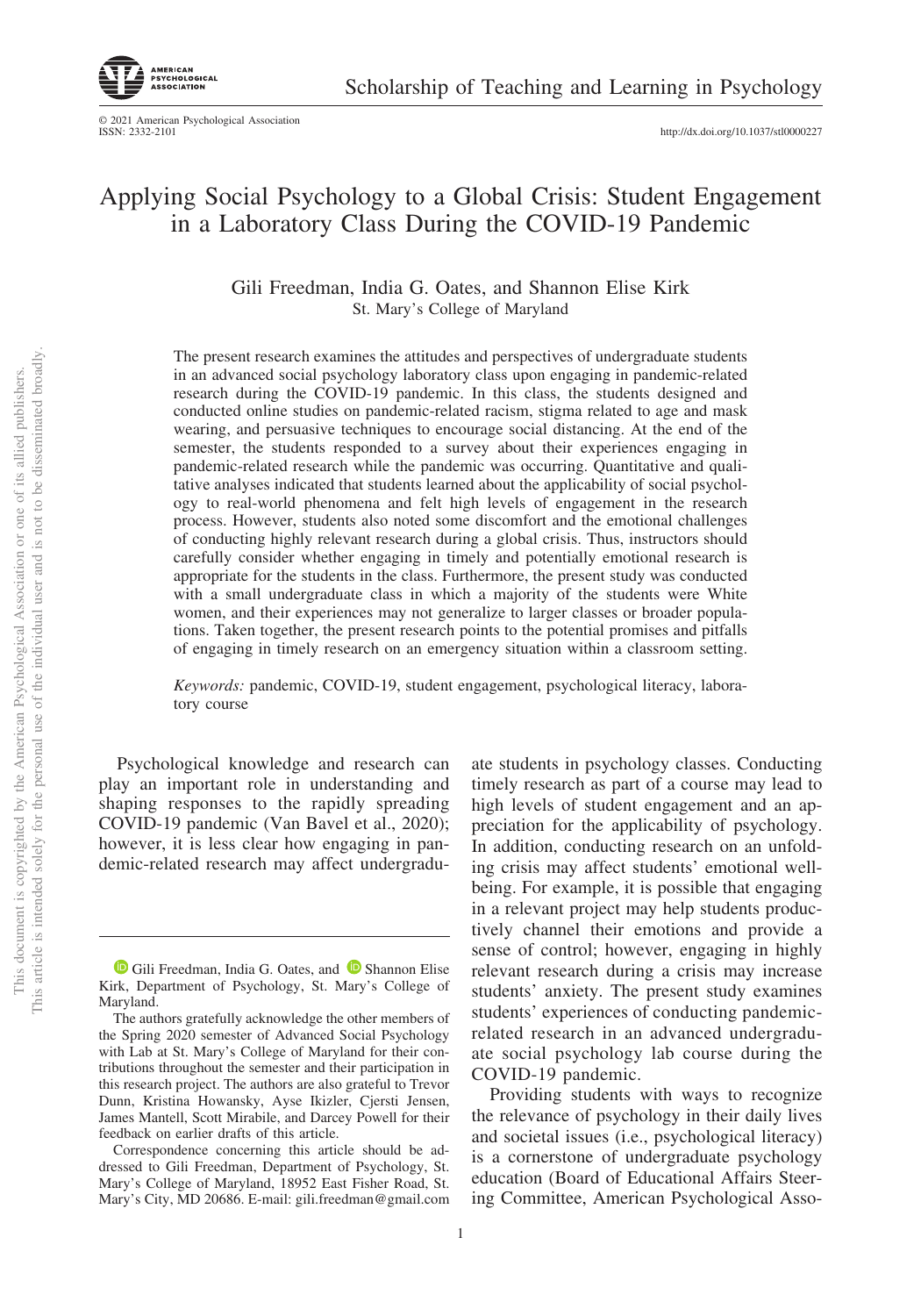ciation (APA) National Conference on Undergraduate Education in Psychology, 2011; Hamilton et al., 2018; Hulme, 2014). In fact, the APA in its recommendations for undergraduate education has stated that "Learning is more durable and more likely to transfer when applied to relevant, real-world problems" (p. 854). For example, a popular assignment across psychology courses is to have students analyze connections between psychology-related content and audiovisual media (Blessing & Blessing, 2015; Christopher, Walter, Marek, & Koenig, 2004; Eaton & Uskul, 2004; Melchiori & Mallett, 2015; Riggio & Garcia, 2009; Simpson, 2008), print media (Preuss, Ryan Schurtz, Powell, Combs, & Smith, 2013; Rider, 1992), and historical events (Riggio & Garcia, 2009; Steinberg, Colasanti, Hückmann, & Papazoglou, 2011). Instructors across subfields of psychology have also utilized field experiences (Harpine, 2007), problem-based learning (Muehlenkamp, Weiss, & Hansen, 2015), participatory action research (Trigos-Carrillo, Fonseca, & Reinoso, 2020), and action teaching (Plous, 2000) to help students make connections between the content of the course and realworld experiences. In one psychology course, the relevance and applicability of the course content was emphasized by assigning students to create a program or intervention for a local business or school (Kent & Skipper, 2015). At the end of the semester, the students expressed appreciation for the relevance of the project and that it had helped them learn about the applicability of psychology (Kent & Skipper, 2015). Taken together, it is clear that there are many ways to foster an appreciation for the applicability and relevance of psychology among undergraduate students across the psychology curriculum, which can enhance learning and involvement in the classroom.

Teaching material in a classroom setting that is directly relevant to students' experiences and current societal issues can also lead to notable benefits for student engagement. As Jonassen (1999) notes in his constructivist theory of learning, "since the key to meaningful learning is ownership of the problem or learning goal, you must provide interesting, relevant, and engaging problems to solve" (p. 219). For example, research from science, technology, engineering, and mathematics (STEM) education has shown that students who participate in proj-

ects that are relevant to their lives express more interest in STEM and state that the work feels more meaningful than typical STEM assignments (Basu & Barton, 2007; Ram, 1999). In other words, providing students with opportunities to engage in timely and personally relevant projects may foster high levels of engagement with the content.

However, psychology research about incorporating relevant situations into the classroom does not often focus on student learning and engagement in the context of an ongoing crisis. Research from allied fields (e.g., social work, management, biology) provides some evidence that helping students apply psychology to the real-world may be particularly impactful when the real-world situation is an ongoing event or crisis. For example, when Hurricane Katrina hit at the start of the 2005–2006 academic year, a social work program revised its curriculum to center on the social-work related needs of the New Orleans community (Grise-Owens, Cambrón, & Valade, 2010). As a result, the students in the program expressed high levels of engagement and a deeper understanding of the course content (Grise-Owens et al., 2010). Similarly, after the 2004 tsunami in Sri Lanka, management students at one Sri Lankan university reported increased management and advocacy skills after engaging in participatory action research to assess the humanitarian crisis and develop solutions to assist in the recovery process (Jayawardana & O'Donnell, 2007). More closely related to the current pandemic, in a survey of over 500 United States high school science teachers, 76% indicated that they discussed Ebola as part of their curriculum during the 2014 Ebola outbreak, and that an important factor in the decision to cover Ebola was student interest in the topic (Smith, Torsiglieri, Keith Esch, & Pasley, 2017). Relatedly, in an undergraduate biology class that utilized a case study approach to Ebola and virology, students reported high levels of interest and showed decreased misconceptions about viruses and Ebola (Dube, Addy, Teixeira, & Iadarola, 2018). Considered collectively, prior research from allied fields indicates that incorporating a current event into the classroom may promote learning by facilitating higher levels of interest and engagement.

Beyond engagement, scientific identity and connection with the research community are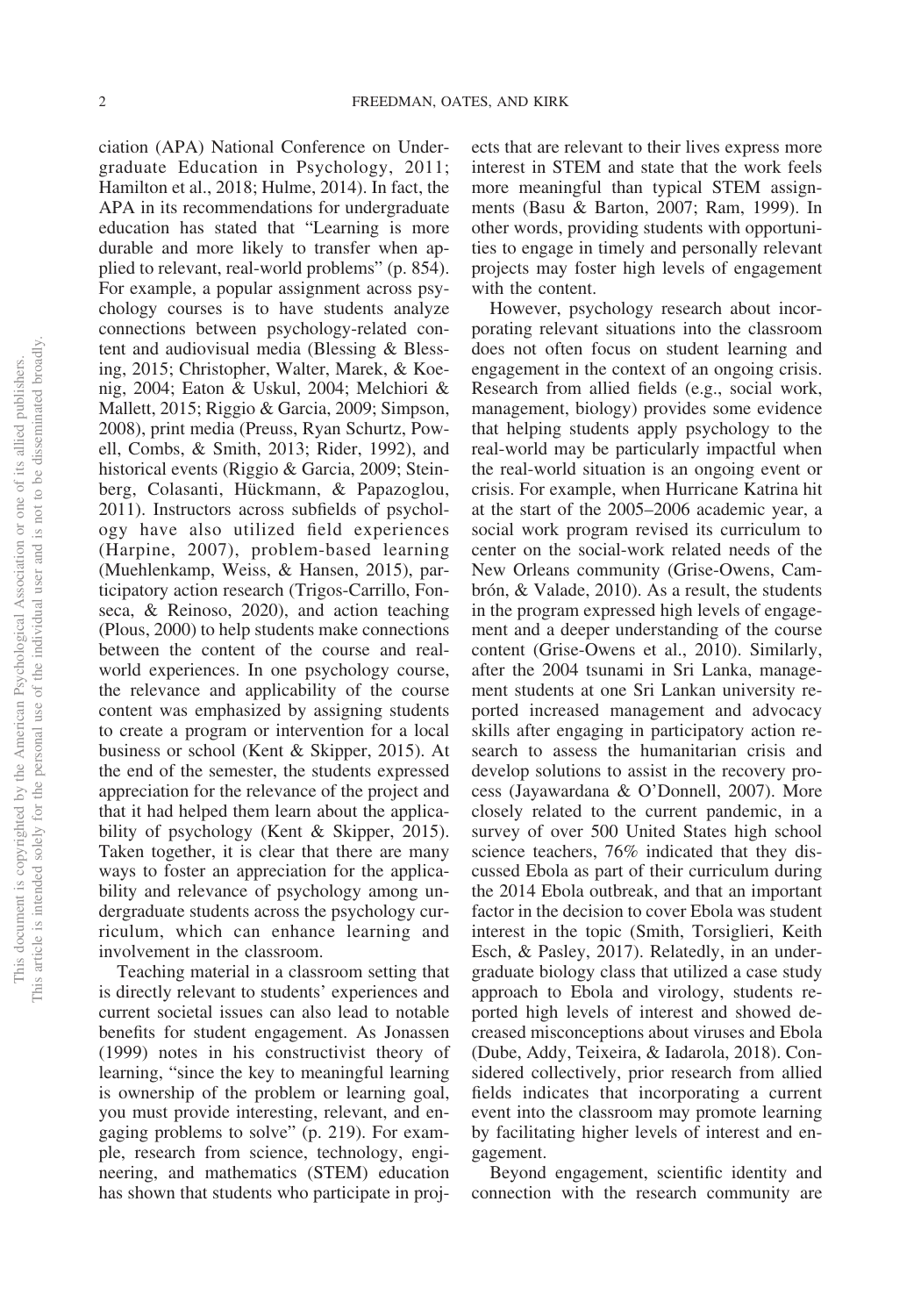two important aspects of the psychology curriculum (Board of Educational Affairs Steering Committee, APA National Conference on Undergraduate Education in Psychology, 2011). It may be particularly important to develop classroom activities that foster scientific identity as many psychology students do not strongly endorse the fact that psychology is a science (Holmes, 2014), and these views about the science of psychology do not seem to shift as students progress through their psychology studies (Holmes & Beins, 2009). A related aspect to scientific identity is the sense that one belongs to and shares values with the scientific community (Ahern-Dodson, Clark, Mourad, & Reynolds, 2020). Although there is evidence that students who more strongly identify as scientists and feel stronger connections to the research community are more likely to persist in STEM fields such as ecology (Ahern-Dodson et al., 2020), less is known about how students experience identification and connection when engaging in personally relevant research in psychology.

Yet, focusing on relevant material in the midst of a global crisis may have some negative emotional consequences for students. Students are experiencing educational changes due to COVID-19 with almost 70% of preschool through tertiary education students (approximately 1.2 billion learners) being affected by COVID-19 (Araújo, de Lima, Cidade, Nobre, & Neto, 2020; UNESCO, 2020). Some schools have closed while others have transitioned their students to online learning, and students may not have access to the resources they previously had when they were physically present (Araújo et al., 2020; UNESCO, 2020). It is not surprising that student mental health may be negatively affected during this time of fear, stress, and uncertainty (Araújo et al., 2020; Morgan, 2020). Teaching about a relevant issue (i.e., the COVID-19 pandemic) while it is happening could exacerbate feelings of anxiety and stress, and these negative emotional experiences may diminish students' academic performance (e.g., Ashcraft & Kirk, 2001; Eysenck, Derakshan, Santos, & Calvo, 2007; Leon & Revelle, 1985; Rai, Loschky, & Harris, 2015). It is also possible that engaging in relevant research may provide students with a sense of control and a productive way to channel their emotions. In either case, it is important to consider the role that conducting pandemic-related research may have on students' well-being and the role that teachers play when integrating sensitive content into teaching materials (Barlow & Becker-Blease, 2012; Naidoo & Rule, 2016).

Thus, the present research examines students' learning and emotional experiences related to engaging in pandemic-related research during the COVID-19 pandemic. The class took place during the Spring 2020 semester at a small, public, liberal arts college on the East Coast of the United States. Halfway through this semester, the college shifted to remote teaching, and the students in the class elected to conduct their final laboratory assignment on pandemicrelated topics. At the end of the semester, the students completed a brief survey about their experiences engaging in the lab assignment that was centered on the pandemic, as it occurred.

#### **The Class**

The class involved in the present research was an upper-level psychology course titled Advanced Social Psychology with Laboratory. Students in this class had already taken a 200 level social psychology course as well as both statistics and research methods. In this discussion-based laboratory course, students read primary literature and conduct social psychological studies. The final lab assignment for this course ("Lab 4") is a group project in which students conduct preregistered experiments with factorial designs on the topic of "social issues<sup>"1</sup>

Students were instructed that they need to identify an issue they have witnessed at the college, and that issue can relate to any topic that has been discussed in class (e.g., stereotyping and prejudice, social rejection, loneliness, attraction/close relationships, aggression). They were instructed: "Once you identify an issue at St. Mary's College of Maryland, you need to think about either a) how we can use social psychology to better understand the issue or b) what type of intervention might solve that problem." The students were given this assignment on the last day of class before spring break. At this point, the college administration had indicated that students would stay home for the two

<sup>&</sup>lt;sup>1</sup> See Materials on the Open Science Framework page for the assignment handout: [https://osf.io/k4vcy/.](https://osf.io/k4vcy/)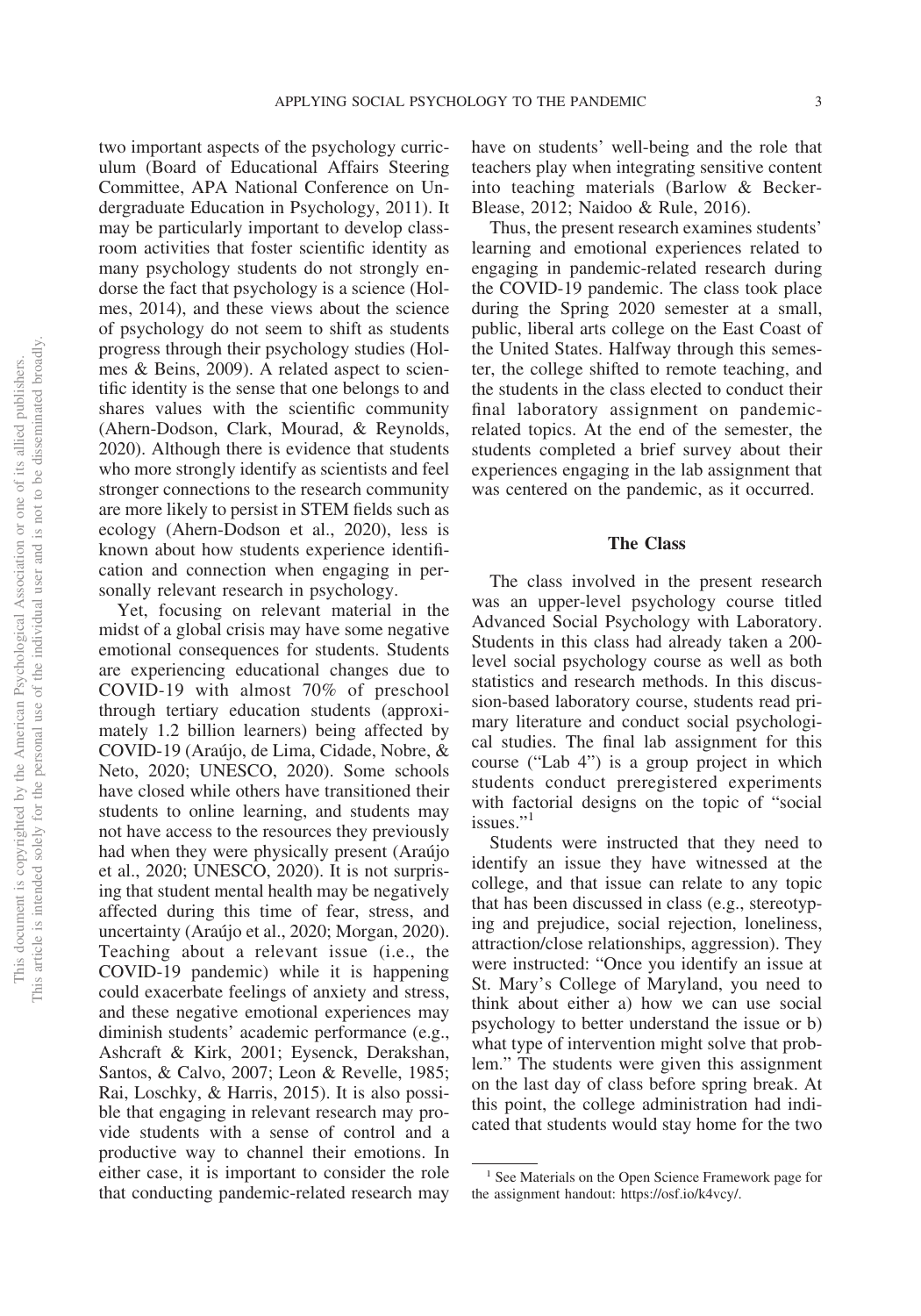weeks following spring break due to the pandemic. Later, the stay-at-home order was amended, and students did not return to the college during the spring semester.

During the last class before break, the students met in their groups to decide on their topics and a study design. Two of the groups decided that they wanted to pursue a project related to how social psychological processes may affect or be affected by the pandemic. The third group, once they heard about these ideas, decided they would follow suit. Thus, the students in the class collectively decided to engage in pandemic-related social psychology research. The project topics for each of the three groups are detailed below.

#### **Projects**

The first group meetings for the Lab 4 projects took place during the final in-person class of the semester. The instructor consulted with each group to help the students clarify their ideas, remind them of factorial study design, and work with them on operational definitions. She also gave advice about what questions would be more or less feasible to study given the constraint that the study would have to be online. The class spent approximately 90 minutes working on the assignment during this time period and each group had at least a general idea of their project at the end of the session.

Group 1 consisted of four students (two men, two women). They conducted their laboratory research on racism during the COVID-19 pandemic, focusing primarily on anti-Asian racism, which increased in response to the pandemic's origin in Wuhan, China (Chung & Li, 2020; Devakumar, Shannon, Bhopal, & Abubakar, 2020). Students in Group 1 noted they had witnessed anti-Asian racism on social media platforms and in current political rhetoric. Thus, they predicted that participants would demonstrate the highest level of racial prejudice after reading a vignette about the coronavirus (vs. the flu) in China compared to Italy.

Group 2 had four students (all women) and also examined stigma; however, instead of examining differences based on nationality, they investigated how age and mask wearing affected individuals' interaction decisions in a vignette study. This group hypothesized that age and mask wearing may both potentially

signal a greater likelihood of having an illness, and that participants would be less willing to interact with older individuals wearing a mask compared to younger individuals or those not wearing a mask. For this study, participants were randomly assigned to read one of four vignettes about a checkout worker at a grocery store who was either young or old and wearing or not wearing a mask. Although the guideline was eventually reversed, the Centers for Diseases Control and Prevention was discouraging the American public from wearing masks (Dwyer & Aubrey, 2020) when the students developed this project.

Group 3 was the largest group, with six students (1 man, 5 women). They chose to investigate the impact of persuasion tactics used on social media posts on perceptions of social distancing. This group hypothesized that a humorous social media post with a prompt indicating the severity of the disease would persuade individuals to report greater intentions to engage in social distancing. In this group's project, participants were randomly assigned to see a humorous or serious social media post that referenced (or did not reference) the severity of COVID-19.

#### **The Present Research**

The present research explores the experience of engaging in pandemic-related research during a pandemic on students' emotion management, perceived competence in conducting and understanding social psychological research, perceptions of the applicability of social psychology to real-world issues such as pandemics, connection to the research community, and identity as a scientist. To assess students' experiences of engaging in pandemic-related research, the instructor administered a voluntary survey to the students in the class and explained that the purpose was to understand the effects of the final lab assignment on the learning process. Given the situational constraints, there was no control group to use as a comparison for this particular study (i.e., the instructor was only teaching one section of the course, and there were no similar courses to examine). The college's institutional review board (IRB) approved all procedures (IRB Protocol: SP20\_62), and the data and materials are available on the Open Science Framework: [https://osf.io/k4vcy/.](https://osf.io/k4vcy/)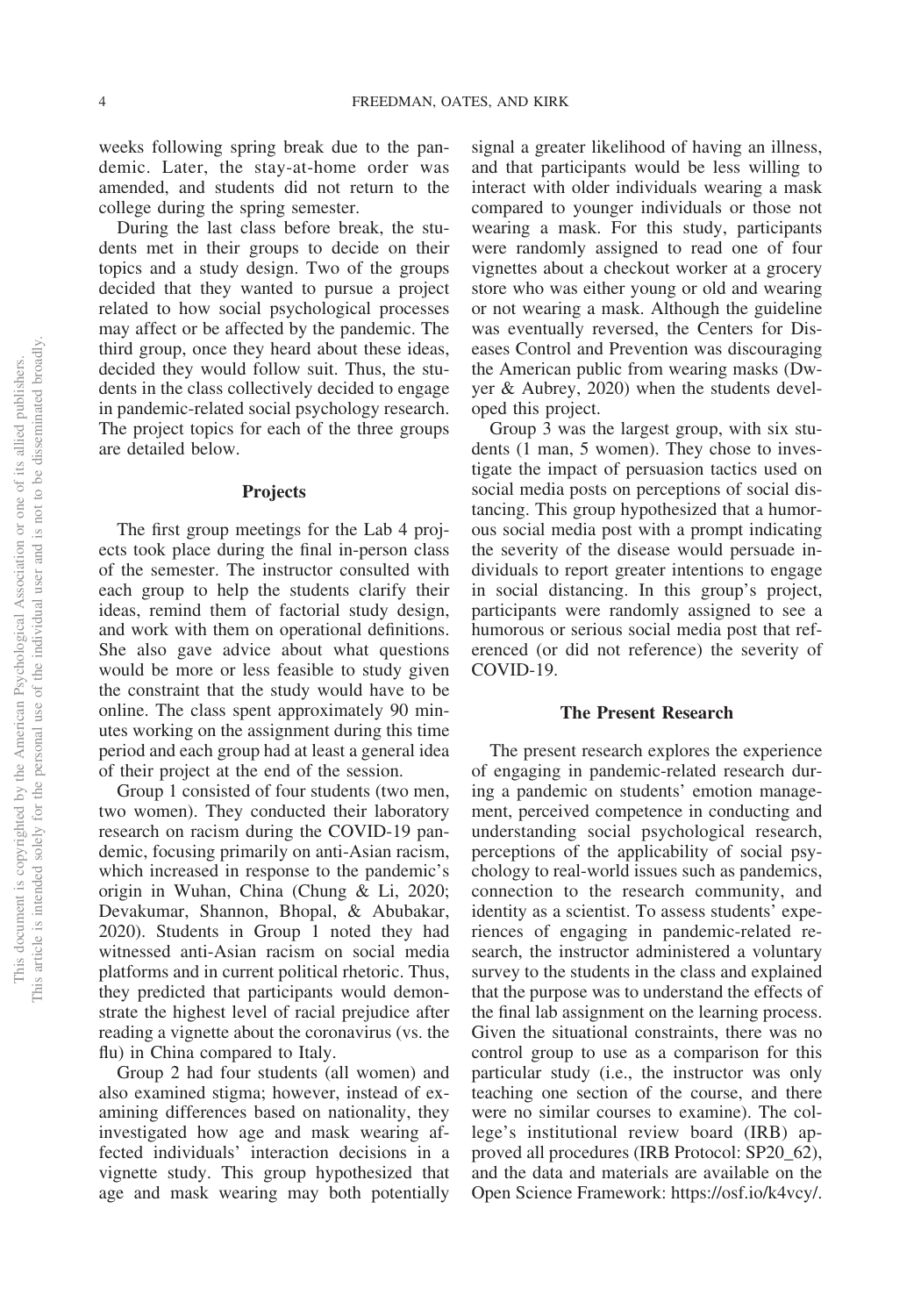The students in the class were also invited to join the instructor in writing the present article as coauthors, and two of the students in the class chose to do so. Although hypotheses were not preregistered for this study, we expected students would indicate high levels of engagement and a high level of appreciation for the applicability and relevance of social psychology to the real world. There were no a priori hypotheses for the other variables.

#### **Method**

## **Participants**

Of the 14 students in the class, 12 (2 men, 10 women; 11 identified as White, 1 identified as Hispanic) chose to participate in the survey. Students were given extra credit for participating. The students were all psychology majors, with two students double-majoring in other subjects (religious studies, biology). One student was a sophomore and the rest were juniors  $(n =$ 5) and seniors  $(n = 6)$ . Four of the students were working or had previously worked as a research assistant in a faculty member's lab.

# **Procedure**

After completion of the students' Lab 4 assignment and providing consent, participants completed two surveys via Qualtrics. The first survey assessed students' perceptions of how completing the lab assignment affected them academically and emotionally. Specifically, participants completed measures on how the assignment affected their emotion management, engagement, connection to the social psychology research community and desire to conduct more research, perceived competence, perceptions about the applicability of social psychology, and their identity as a scientist (see the Measures section). The measures were presented in the order listed above with the individual items within the measures randomized. For all of the scales with the exception of Identity as a Scientist (Chemers, Zurbriggen, Syed, Goza, & Bearman, 2011), the items were created specifically for the present research as they assess the effects of the project on students' thoughts and feelings. That is, there were no existing scales to measure how students responded to engaging in the pandemic-related

research during an ongoing pandemic. The second survey contained demographic questions (i.e., age, gender, race/ethnicity, year in school, major) and was separate from the first survey to preserve anonymity given the small size of the class. After completing the second survey, participants were debriefed. The survey was launched on the last day of class and data collection ended one week later.

#### **Measures**

**Open-ended.** To gauge participants' overall responses to conducting a lab related to the pandemic, students responded to an open-ended question about their experiences. Specifically, students were asked "How would you describe your experience of conceptualizing and conducting Lab 4?" and were provided a textbox to type their responses. Students were also given a set of probes after the text of this main question to help them think through their answer: "What was it like to be conducting research on the pandemic while it was occurring? What was good about it? What was bad about it? What have you learned? How has conducting this research affected you academically and personally?" $2$ 

**Engagement.** To assess student engagement in conducting research related to the pandemic, students indicated their agreement with a set of three statements on a 1 (strongly dis*agree*) to 5 (*strongly agree*) scale. The scale included items such as, "Conducting research related to the pandemic increased my engagement in the project." The responses were averaged to create a composite ( $\alpha = .83$ ). The goal of this measure was to assess whether students felt like the project increased their level of engagement from before the pandemic-related project to after the project.

**Research-related emotion management.** To assess how engaging in pandemic-related social psychology research affected emotion management, students indicated their agreement with a set of six statements on a 1 (*strongly* 

<sup>2</sup> Participants were also asked a second open-ended question for broader course revision purposes: "Thinking back across the semester, what do you feel are the most important things that you've learned? Please be as descriptive as possible and think about your growth over the course of the semester." Responses to this question were not analyzed in the present research.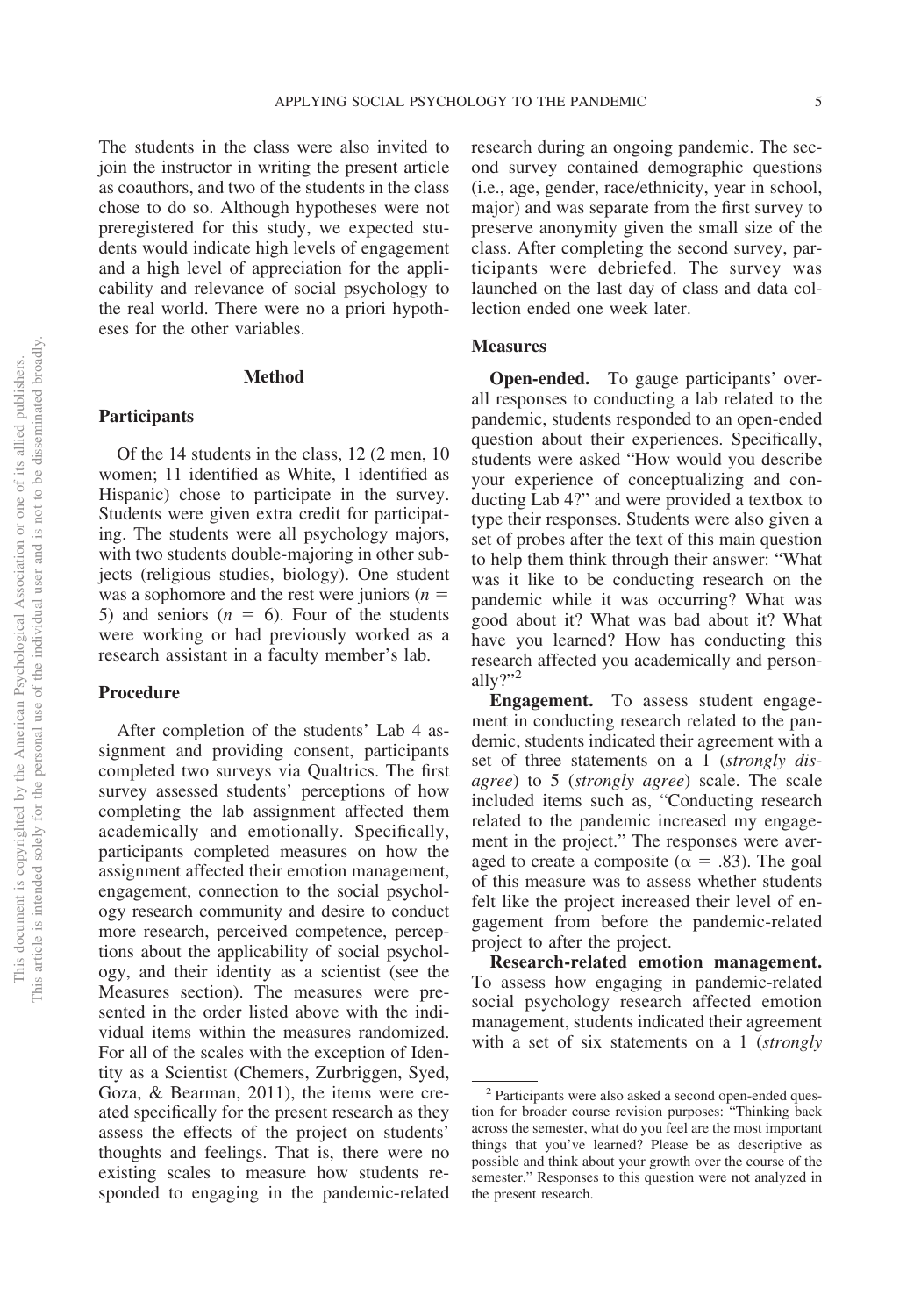*disagree*) to 5 (*strongly agree*) scale. The scale included items such as "Conducting research related to the pandemic made me feel more in control" and "Conducting research related to the pandemic increased my anxiety" (reverse scored). The goal of this measure was to assess both positive and negative emotional responses to engaging in pandemic-related research. One of the items ("Conducting research related to the pandemic made me feel helpless") demonstrated poor internal reliability with the others and was removed from analyses. The responses to the five remaining items were averaged to create a composite ( $\alpha = .75$ ).

**Perceived Ccompetence.** Students indicated their agreement with a set of six statements ona1(*strongly disagree*) to 5 (*strongly agree*) scale to assess perceived competence in engaging in social psychological research skills including locating, understanding, conducting, and interpreting social psychology research. The scale included items such as, "I feel confident in my ability to locate social psychological research" and "I feel confident in my ability to interpret data from social psychological research." The responses to the items were averaged to create a composite ( $\alpha = .78$ ). The items were chosen to reflect skills that are built into the curriculum at the students' college.

**Applicability of social psychology.** To assess perceived applicability of social psychology in the real world, students indicated their agreement with a set of six statements on a 1 (*strongly disagree*) to 5 (*strongly agree*) scale. Some of the items assessed applicability of social psychology to the pandemic specifically (e.g., "Social psychology research will be helpful for creating interventions related to the pandemic") and other items assessed the broader perceived applicability of social psychology (e.g., "There are important real-world implications for social psychology research"). The responses to the items were averaged to create a composite ( $\alpha = .73$ ). The items in this measure were chosen to reflect the breadth of ways that social psychology can be relevant to real-world application.

**Connection to social psychology research community.** Two additional items assessed connection to the social psychology community ("I feel like I am a part of the social psychology research community") and desire to conduct more social psychology research ("I am interested in continuing to conduct social psychology research"). These items were rated on a 1 (*strongly disagree*) to 5 (*strongly agree*) scale and were examined separately as they did not show adequate internal reliability ( $\alpha = .37$ ).

**Identity as a scientist.** We assessed students' identities as scientists via the Identity as a Scientist (Chemers et al., 2011) scale which includes six statements rated on a 1 (*strongly disagree*) to 5 (*strongly agree*) scale. The scale includes items such as, "Being a scientist is an important reflection of who I am" and "I feel like I belong in the field of science." The responses to the items were averaged to create a composite ( $\alpha = .96$ ).

#### **Results**

#### **Questionnaire Responses**

For research-related emotion management, students did not strongly agree or disagree with the idea that conducting the research helped them with their emotions  $(M = 3.08, SD =$ 0.70; [Figure 1\)](#page-7-0). Approximately half of the students (41.7%) at least somewhat disagreed that the project helped them manage their emotions with the remaining students scoring between 3.20 and 4.00 (out of 5.00) on the researchrelated emotion management composite variable. A one-sample *t* test indicated that participants did not score significantly lower or higher than the midpoint  $(3.00)$  of the scale:  $t(11) =$  $0.42, p = .686, d = 0.12, 95\% \text{ CI} [-0.36, 0.53].$ 

Overall, the students expressed a moderately high level of engagement when conducting research related to the pandemic  $(M = 4.19, SD =$  $0.97$ ;  $t(11) = 4.27$ ,  $p = .001$ ,  $d = 1.23$ , 95% CI [0.58, 1.81]) and a high level of perceived competence in conducting and understanding social psychological research  $(M = 4.47, SD = 0.40;$  $t(11) = 12.72, p < .001, d = 3.67, 95\% \text{ CI}$ [1.22, 1.73]). For engagement, 75% of the students at least somewhat agreed with the items, and for competence, 91.7% at least somewhat agreed with the items. For applicability of social psychology, the students strongly endorsed the ideas that social psychology is applicable and important for understanding real life events such as the pandemic  $(M = 4.64, SD = 0.35;$  $t(11) = 16.03, p < .001, d = 4.63, 95\% \text{ CI}$ [1.41, 1.86]). In fact, 100% of the students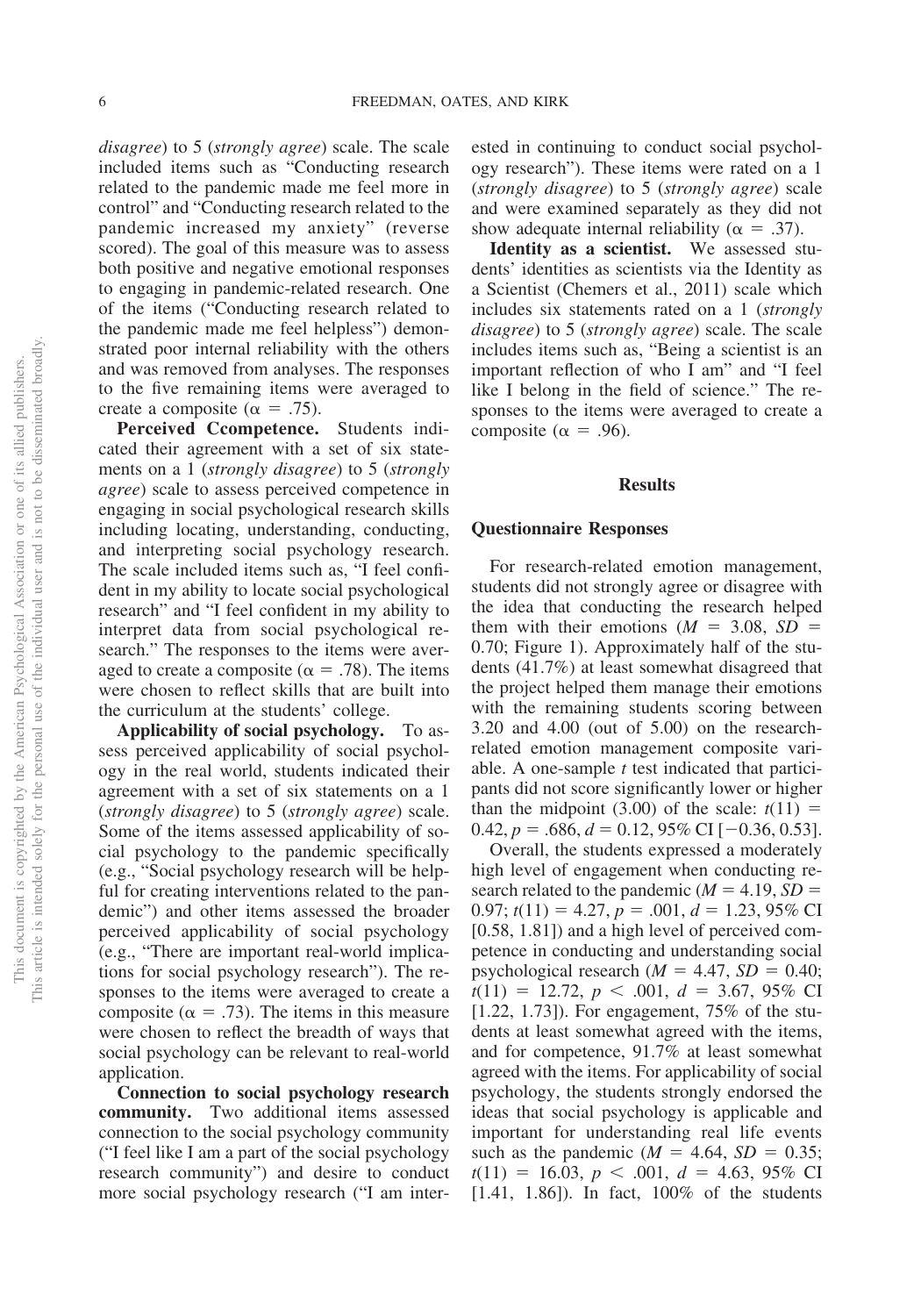

<span id="page-7-0"></span>*Figure 1.* Students' perceptions of themselves and how conducting research related to the pandemic affected them. Error bars denote standard error.

reported a score of at least 4.00 (*somewhat agree*) on the applicability composite variable.

Students expressed moderate agreement with feeling like they were part of the social psychology research community  $(M = 3.83, SD =$ 0.84;  $t(11) = 3.46$ ,  $p = .005$ ,  $d = 0.99$ , 95% CI [0.30, 1.36]) and with wanting to do more social psychology research  $(M = 4.00, SD = 0.95;$  $t(11) = 3.63, d = 1.05, p = .004, 95\% \text{ CI}$  [0.39, 1.61]). For both of these items, 75% of the students reported at least a 4.00 (*somewhat agree*) on the 5-point scale. Finally, there was only moderately low endorsement of feeling like a scientist ( $M = 2.92$ ,  $SD = 1.20$ ;  $t(11) =$  $-0.24, p = .814, d = 0.07, 95\% \text{ CI } [-0.85,$ .068]) with scores on the composite ranging from 1.00 to 5.00 and 50.0% of students scoring at or below the midpoint.

#### **Open-Ended Responses**

To analyze the open-ended responses, we conducted a thematic analysis [\(Braun & Clarke,](#page-12-0) [2006\)](#page-12-0) in which all three authors read the students' responses to the open-ended question and developed a set of initial themes. After reviewing these initial themes and discussing them, we clarified them into four major themes and generated names for them (Table 1). The first theme was the relevance and applicability of social psychology to real-world problems (relevance). The second theme was an appreciation for engaging in novel, cutting edge research (cutting edge). The third theme was learning more about the research process and the self as a researcher

(learning about research). Finally, the fourth theme was contending with the negative aspects of conducting the research such as pandemicrelated stress and technological challenges (negative aspects). The second two authors coded the responses for the presence of each theme. A given response could be coded as having multiple themes. Interrater reliability was acceptable for all of the themes ( $\kappa$  range  $=$ 0.67–1.00). Discrepancies were resolved via discussion between the coders with the first author consulting as necessary.

#### **Relevance**

The relevance of the lab assignment was a frequent theme in students' responses with students expressing a sense that the work was meaningful because it was directly applicable to the current situation:

I personally enjoyed running a study that was relevant to today instead of running something that doesn't seem to have very applicable or important implications. My study researched anti-Asian attitudes due to the Coronavirus . . . These results have direct implications for how people are treated due to the coronavirus, so it is so important to gauge the reality of the pandemic we're going through by using empirical research instead of relying solely on politically charged rhetoric.

Multiple students wrote about the potential implications of conducting relevant research, citing the chance to foster positive social change through research. These students felt that the research they were conducting had true real-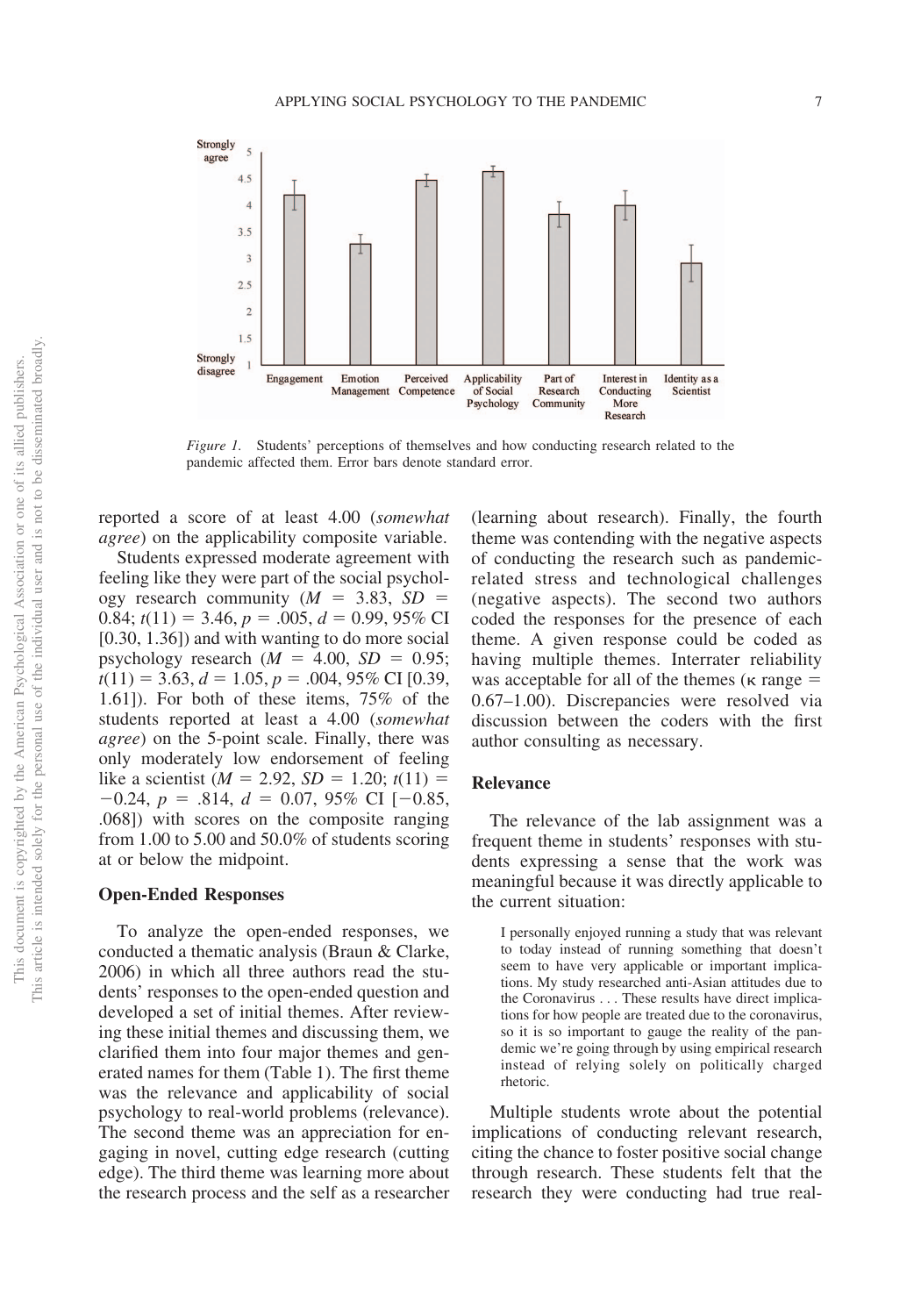| a. |  |
|----|--|
|    |  |

| Theme                                                     | responses | Example quotations                                                                                                                                                                                                             |
|-----------------------------------------------------------|-----------|--------------------------------------------------------------------------------------------------------------------------------------------------------------------------------------------------------------------------------|
| Applicability/relevance                                   | 75.0      | "Doing research that was more applicable than<br>most school projects"                                                                                                                                                         |
|                                                           |           | "Want to do research that is directly relevant to<br>bettering the lives of people"                                                                                                                                            |
|                                                           |           | "Our research felt important and not so<br>hypothetical"                                                                                                                                                                       |
| Cutting edge/novel                                        | 33.3      | "Exploring new territory"                                                                                                                                                                                                      |
|                                                           |           | "Leading edge of research"                                                                                                                                                                                                     |
|                                                           |           | "Groundbreaking data collection"                                                                                                                                                                                               |
| Learning about research process and<br>self as researcher | 58.3      | "I have a better understanding and appreciation of<br>the extent that goes into conducting research"                                                                                                                           |
|                                                           |           | "It [the lab] reflected some of my strengths and<br>weaknesses in regard to my work and processes<br>behind conducting my own work"                                                                                            |
|                                                           |           | "Challenged me and I now know more areas in<br>academia that I need to further educate myself<br>with"                                                                                                                         |
| Negative aspects                                          | 75.0      | "I am really tired of hearing people talk about it on<br>the news or anywhere because it has impacted<br>my personal life"                                                                                                     |
|                                                           |           | "It was a constant reminder of the pandemic and of<br>people's awful racist attitudes, which can feel<br>rather dismal"                                                                                                        |
|                                                           |           | "It was weird conducting research on the pandemic<br>while living in it, it felt like it almost separated<br>me from what was going on and made me look<br>at others daily interactions in a way to referred<br>to my project" |

*Themes From the Open-Ended Responses With Their Prevalence and Example Quotations From Participants*

world value. As one student wrote: "My group members and I wanted to examine patterns that we had observed on social media that would manifest into life-saving and real-world behaviors (e.g., willing to engage in social distancing)." Similarly, students described the potential positive benefits of their research: "The data and variables my group worked with can help so many people in the future and not just with pandemics." In fact, one student indicated that conducting the lab assignment helped solidify a decision to continue engaging in research that benefits society: "This has reassured me that I want to do research that is directly relevant to bettering the lives of people today because I found this kind of relevant research far more engaging." That is, students expressed a sense that the lab assignment was a meaningful research experience because of its focus on potential real-world consequences. In the words of one student: "our research felt important and not so hypothetical."

### **Cutting Edge**

Beyond the relevance and applicability of the research, some students also described the experience of conducting this research as novel or cutting edge. These students found engaging in novel research to be interesting and exciting. For example, one student stated that "doing research during the pandemic made it feel like we were exploring new territory. I think being on the leading edge of research is a really interesting experience." Another student described the data collection as "groundbreaking" and "probably a once in a lifetime experience." The experiences that students have had with other assignments or in other lab classes were also used as a comparison for this particular assignment. For example, one student contrasted the lab assignment with other lab assignments, explaining that "usually lab research leans more towards replication, so it was cool to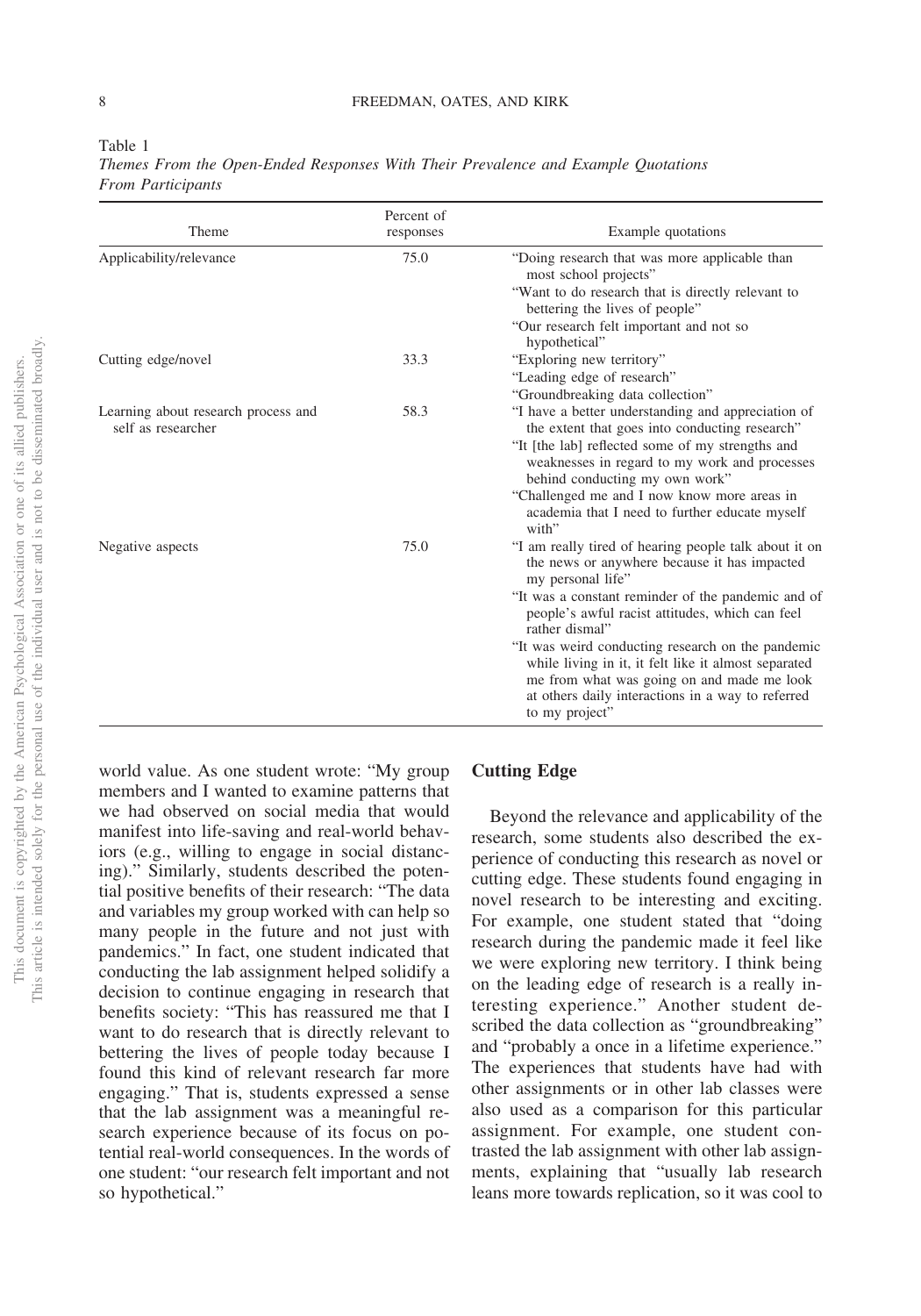research something new."3 Taken together, students found value in the sheer novelty of the research and the idea that they were on the forefront of social psychological research.

#### **Learning About Research**

The third theme was the idea that students expressed a strong sense of learning about the research process and about themselves as researchers through the lab assignment. Some students focused on the specific skills they learned from conducting research (e.g., using Qualtrics: "Conducting this research has helped me academically prepare for future lab studies because I have never used an online survey platform before this.") or the skill gaps that they now recognized (e.g., struggling with SPSS: "This study, especially due to the pandemic challenged me and I now know of more areas in academia that I need to further educate myself with such as SPSS."). Other students described the interpersonal skills they gained through the lab assignment. For example, one student noted that "This lab has been a good way of gaining research experience and learning to work collaboratively with others," and another described the difficulties of remote instruction but explained that ". . .not being physically with each other forced direct and supportive communication which was one of our group's strong points."

Students also expressed an appreciation for the difficulties associated with doing research: " . . . I also think I have a better understanding and appreciation of the extent that goes into conducting research." Beyond the difficulties related to more typical class-based research, one student wrote about the flexibility that is required when conducting timely research on an ever-changing topic: "I have learned a lot about how flexible you need to be while conducting research about a phenomenon that is rapidly changing and ongoing." In other words, students seemed to be thinking deeply about the research process and the realities of conducting research on a current event.

#### **Negative Aspects**

However, many of the responses also spoke to the negative aspects of engaging in the lab assignment. Some of these responses reflected the fact that the class moved from in-person to

remote and the difficulties that remote learning presented. For example, one student had technological issues throughout the second half of the semester and stated, "Lab 4 was very difficult for me, because I was facing so many issues with internet access, which I unfortunately needed to be able to participate and contribute to the lab." Other students wrote more generally about the technology issues affecting their group as well as their data collection and analysis process. For example, one student noted the difficulty of being able to meet with group members remotely:

However, complications that arose with conducting the study during the pandemic typically were due to technological struggles such as ensuring everyone was able to meet at a certain time and the difficulties of working on an assignment or document all together while not being able to physically be together.

Another student described multiple ways in which technology issues interfered with the project, including study design limitations, limited access to statistical software, and complications with virtual modes of communication:

We had trouble finding a second independent variable to manipulate, so it took at [*sic*] lot of brainstorming and critical thinking. It was made harder by the fact that we had to find a way to manipulate the variable online since that was the only format available for our study. Additionally, the statistical analysis of our data was complicated by the fact that we did not have our normal access to the software needed for analysis. Communication and work for the group also had to be done virtually and different group members had wifi issues (through no fault of their own!) which was also not ideal.

Although students had expressed positive feelings about conducting novel research, the novelty of the research was also a downside for some students. One difficulty students encountered was developing a research question on a topic for which there was limited background literature. As one student stated: "I found it somewhat difficult to conceptualize a pandemic because it's not a common occurrence." For other class-based research the students have conducted, it is usually clear what primary literature to reference, but the students expressed

<sup>3</sup> Although this particular student notes the novelty of doing a nonreplication, and not just the novelty of engaging in pandemic-related research, the students in this class had engaged in novel research prior to the pandemic-related project.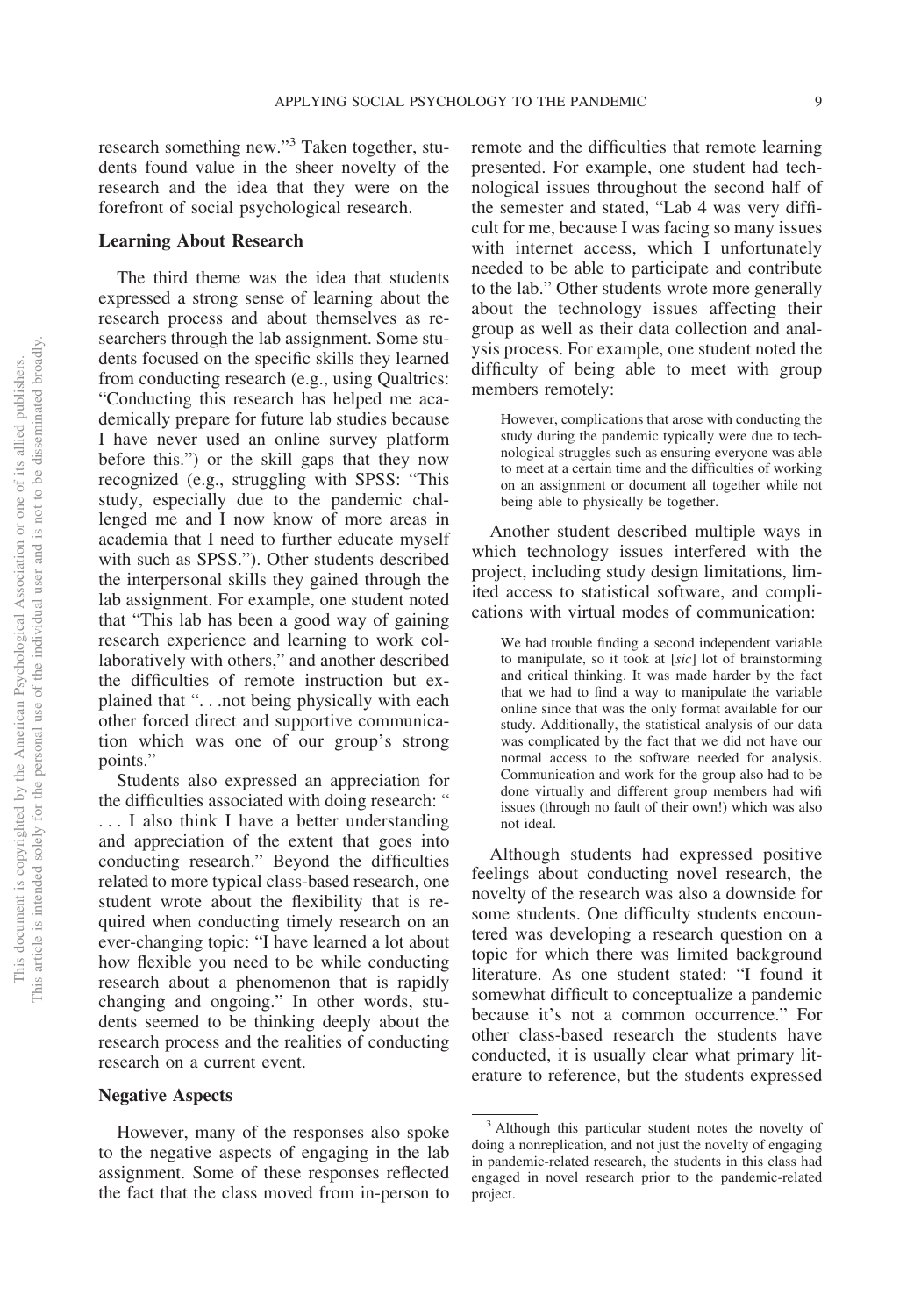uncertainty about the research they should consider in light of a novel event:

Lab 4 was one of the hardest, but important lab report I feel like we have done. It was difficult because there was not a lot of past research directly about COVID-19, so we had to find past literature on things like the flu or SARS virus and connect it to what we were looking into. It was also hard to get a lot of participants due to everyone being stressed and not necessarily paying attention or having the motivation to participate in a study.

In addition, the subjects they were researching were changing while they were conducting their research, which led to some challenges: "It was challenging at times because things changed. For example, social distancing laws became mandatory after we created our survey, which definitely influenced our study."

Finally, some students felt that having to grapple with the pandemic and associated issues (e.g., racism) in a class assignment was a negative experience, which dovetails with the responses to the questionnaire items indicating that the project did not necessarily help students with emotion management. For example, one student was not happy that the lab assignment was about the pandemic and wrote "However, I did not like that it was bout [*sic*] the pandemic. I am really tired of hearing people talk about it on the news or anywhere because it has impacted my personal life." Another student spoke to the fact that the lab assignment was "a constant reminder of the pandemic and of people's awful racist attitudes, which can feel rather dismal." Finally, one student felt that engaging in this research made them look at the world through a different—but not necessarily positive—lens: "It was weird conducting research on the pandemic while living in it, it felt like it almost seperated [*sic*] me from what was going on and made me look at others [*sic*] daily interactions in a way to referred [*sic*] to my project.'

### **Discussion**

Overall, the students in the lab class perceived the pandemic-related research assignment in a primarily positive light. They expressed high levels of engagement and perceived competence and strongly endorsed the idea that social psychology is relevant to real-world problems. In addition, students appreciated the novelty of the research and felt that they learned about the research process and the flexibility that is required when researching an ongoing crisis. However, students also indicated that conducting pandemic related research did not seem to positively affect their emotion management, and some students expressed frustration with both the online and pandemicrelated nature of the lab.

If enabling students to learn about the application of psychology to real-world phenomena is a goal of the undergraduate psychology curriculum (Hulme, 2014), then engaging in current event-related research may be a positive contribution to lab courses and students' learning outcomes. Although the present research focused on a social psychology course, the COVID-19 pandemic affects many domains and could be relevant to a number of psychology subfields including clinical (e.g., mental health effects of the pandemic), developmental (e.g., long-term consequences of disruptions to education), and industrial/organizational (e.g., effects of telecommuting on employees) psychology. Conducting relevant research highlights both the applicability of psychology as well as the idea that what students are learning in their psychology classes can be used to benefit society. Although many students are often aware of the helping professions within psychology (e.g., clinical and counseling psychology) and express a desire to enter those professions (e.g., Holmes & Beins, 2009; Malin & Timmreck, 1979), they may not be as familiar with the notion that other subdisciplines of psychology can be used to help solve problems. By exposing students to this idea through highly relevant research, they may see more potential career paths and opportunities to use their psychology knowledge and skills.

One potential concern that an instructor may have about incorporating relevant research into a laboratory class is the effect of engaging in relevant research on students' emotional wellbeing. In the present research, students varied in how the project affected their research-related emotion management. Although a few students felt that the project negatively affected their emotion management, most did not seem to have a negative emotional experience. One student voiced the concern that the pandemic was already deeply affecting them and did not appreciate having to engage in pandemic-related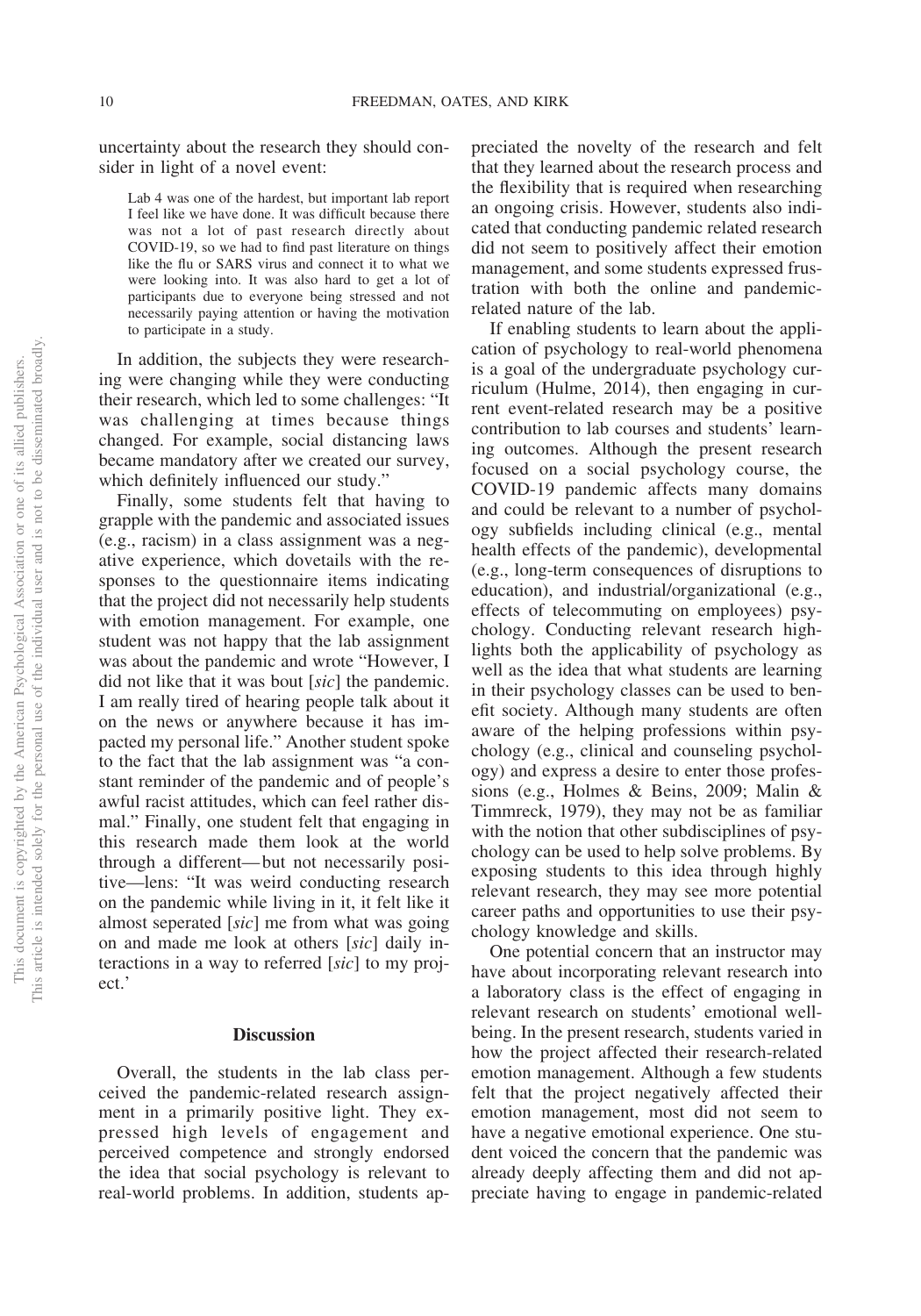research in class. Thus, it will be important to consider the effect of relevant research on students' emotional experiences and whether there are ways to prevent pandemic exposure fatigue. A key aspect of this particular project was that the students collectively decided to engage in pandemic-related research. If the assignment were related to the pandemic from the beginning in a top-down manner, more students may have been negatively affected. Perhaps there could be additional individual choice for other real-world options for students to research if they feel that the topic is too emotionally distressing. In addition, although the students expressed being stressed by the challenges related to online learning, they also felt that they were contributing to society in a meaningful way through the research.

Although the present study provides insight into how the pandemic may be affecting the experiences of undergraduate psychology students, it is important to note that there are a number of limitations to the current study. The first main limitation is the small sample: the class only had 14 students and only 12 participated in the study. However, approximately half of the courses offered at national universities have fewer than 20 students (Friedman, 2017), and liberal arts colleges often have class sizes of 15 to 20 students (Puri, 2017), indicating a need for research on small classes. In addition to the small sample size, these students were mostly White women, thus limiting the generalizability of the findings. Given the differential impact of the pandemic based on race and ethnicity (e.g., Dyer, 2020; Garg et al., 2020; Kirby, 2020), it will be important for future research to consider the effects of engaging in pandemic-related research on those who may be more impacted by the negative effects of the pandemic. Relatedly, the students in this course chose to engage in pandemic-related research. That is, the instructor provided the framework that the project had to relate to a social issue, but the students collectively opted to focus on pandemic-related social issues. Therefore, it will be important for future research to consider the role of student choice in engaging in highly relevant research during an ongoing crisis. Furthermore, the present study took place during the first few months of the rapidly evolving pandemic in the United States, and it is possible that the same type of research assignment may be perceived very dif-

ferently as the pandemic continues to unfold. Yet, the current pandemic is unlikely to be the last global health crisis, so it is important to understand how conducting research related to an ongoing health crisis affects students in the earlier stages of that crisis.

Another key limitation to the present study is the lack of a control group. As only one section of the course was being taught in the Spring 2020 semester, there was no appropriate control group to test whether engaging in the pandemicrelated research caused the scores on the selfreport measures. Therefore, the present study should be viewed as descriptive and not a study that can provide causal explanations. As the pandemic continues into the Fall 2020 semester, researchers should consider testing whether engaging in pandemic-related research causes increased engagement and a stronger understanding of the applicability of social psychology using an experimental design with multiple classes.

In addition, the present study used a set of measures developed by the first author, with the exception of the Identity as a Scientist Scale (Chemers et al., 2011). Although it would have been ideal to use existing, validated scales, as the goal of the research was to examine students' experiences specifically related to conducting pandemic related research, there were no appropriate existing scales to use. It is important to note that as the first author was also the instructor of the course, it is possible that students were subject to demand characteristics. However, the responses to the open-ended items dovetail with the responses from the scales, and the open-ended items were presented first in the survey. In addition, the survey responses were anonymous, the instructor did not share hypotheses with the class prior to the administration of the survey, and the pattern of scores does not necessarily suggest demand characteristics (i.e., the scores were not high across all of the measures). Finally, although the present study asked students to reflect specifically on the effect of the pandemic-related research, it is also possible that the course as a whole affected their responses. That is, the Lab 4 assignment was one of the last assignments of the course, and it is therefore difficult to disentangle the effect of that particular assignment from the effects of the broader course.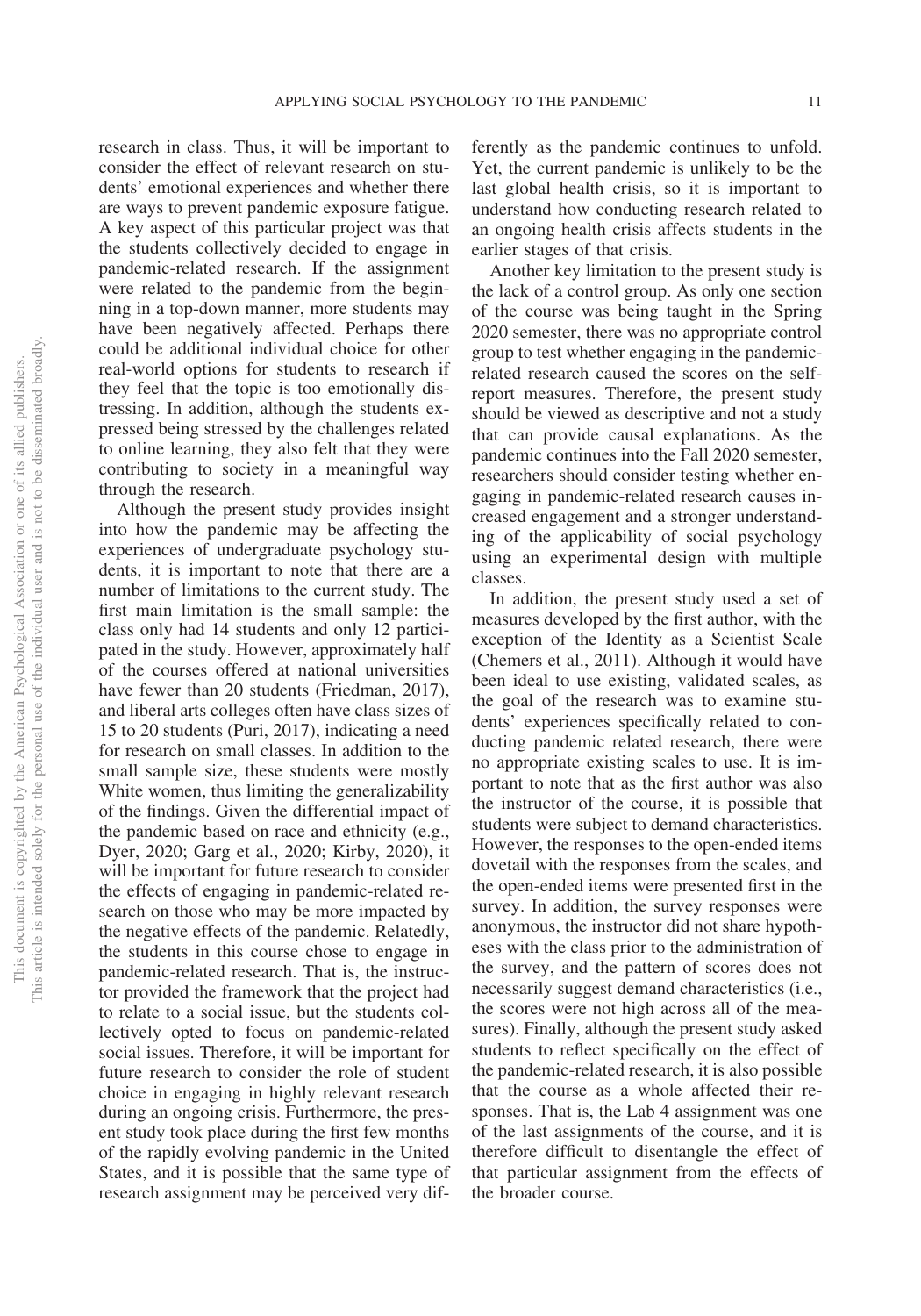Despite the limitations, the present research serves as a potential proof of concept for engaging in highly relevant research in the context of a small undergraduate laboratory course. The students in the class expressed high levels of engagement, perceived competence, and recognition of the applicability of social psychology to solve real-world problems. It is also noteworthy that these positive effects of the laboratory assignment occurred while classes were remote and students were in stressful conditions. Yet, some students experienced negative emotional reactions to engaging in this research, and thus it is important to consider the potential negative ramifications of conducting pandemic-related research on students who may be particularly affected by the pandemic. Taken together, the present research indicates that engaging in pandemic-related research during a pandemic may provide a novel, meaningful experience for undergraduate psychology students.

#### **References**

- Ahern-Dodson, J., Clark, C. R., Mourad, T., & Reynolds, J. A. (2020). Beyond the numbers: Understanding how a diversity mentoring program welcomes students into a scientific community. *Ecosphere, 11,* e03025. [http://dx.doi.org/10.1002/](http://dx.doi.org/10.1002/ecs2.3025) [ecs2.3025](http://dx.doi.org/10.1002/ecs2.3025)
- Araújo, F. J. O., de Lima, L. S. A., Cidade, P. I. M., Nobre, C. B., & Neto, M. L. R. (2020). Impact of Sars-Cov-2 and its reverberation in global higher education and mental health. *Psychiatry Research, 288,* 112977. [http://dx.doi.org/10.1016/j.psychres](http://dx.doi.org/10.1016/j.psychres.2020.112977) [.2020.112977](http://dx.doi.org/10.1016/j.psychres.2020.112977)
- Ashcraft, M. H., & Kirk, E. P. (2001). The relationships among working memory, math anxiety, and performance. *Journal of Experimental Psychology: General, 130,* 224–237. [http://dx.doi.org/10](http://dx.doi.org/10.1037/0096-3445.130.2.224) [.1037/0096-3445.130.2.224](http://dx.doi.org/10.1037/0096-3445.130.2.224)
- Barlow, M. R., & Becker-Blease, K. (2012). Caring for our students in courses with potentially threatening content. *Psychology of Women Quarterly, 36,* 240–243. [http://dx.doi.org/10.1177/](http://dx.doi.org/10.1177/0361684312442662) [0361684312442662](http://dx.doi.org/10.1177/0361684312442662)
- Basu, S. J., & Barton, A. C. (2007). Developing a sustained interest in science among urban minority youth. *Journal of Research in Science Teaching, 44,* 466–489.<http://dx.doi.org/10.1002/tea.20143>
- Blessing, S. B., & Blessing, J. S. (2015). Using a movie as a capstone activity for the introductory course. *Teaching of Psychology, 42,* 51–55. [http://](http://dx.doi.org/10.1177/0098628314562678) [dx.doi.org/10.1177/0098628314562678](http://dx.doi.org/10.1177/0098628314562678)
- Board of Educational Affairs Steering Committee, APA National Conference on Undergraduate Ed-

ucation in Psychology. (2011). Principles for quality undergraduate education in psychology. *American Psychologist, 66,* 850–856. [http://dx.doi.org/](http://dx.doi.org/10.1037/a0025181) [10.1037/a0025181](http://dx.doi.org/10.1037/a0025181)

- <span id="page-12-0"></span>Braun, V., & Clarke, V. (2006). Using thematic analysis in psychology. *Qualitative Research in Psychology, 3,* 77–101. [http://dx.doi.org/10.1191/](http://dx.doi.org/10.1191/1478088706qp063oa) [1478088706qp063oa](http://dx.doi.org/10.1191/1478088706qp063oa)
- Chemers, M. M., Zurbriggen, E. L., Syed, M., Goza, B. K., & Bearman, S. (2011). The role of efficacy and identity in science career commitment among underrepresented minority students. *Journal of Social Issues, 67,* 469–491. [http://dx.doi.org/10](http://dx.doi.org/10.1111/j.1540-4560.2011.01710.x) [.1111/j.1540-4560.2011.01710.x](http://dx.doi.org/10.1111/j.1540-4560.2011.01710.x)
- Christopher, A. N., Walter, J. L., Marek, P., & Koenig, C. S. (2004). Using a '"new classic"' film to teach about stereotyping and prejudice. *Teaching of Psychology, 31,* 199–202. [http://dx.doi.org/10](http://dx.doi.org/10.1207/s15328023top3101_8) [.1207/s15328023top3101\\_8](http://dx.doi.org/10.1207/s15328023top3101_8)
- Chung, R. Y.-N., & Li, M. M. (2020). Anti-Chinese sentiment during the 2019-nCoV outbreak. *The Lancet, 395,* 686–687. [http://dx.doi.org/10.1016/](http://dx.doi.org/10.1016/S0140-6736%2820%2930358-5) [S0140-6736\(20\)30358-5](http://dx.doi.org/10.1016/S0140-6736%2820%2930358-5)
- Devakumar, D., Shannon, G., Bhopal, S. S., & Abubakar, I. (2020). Racism and discrimination in COVID-19 responses. *The Lancet, 395,* 1194. [http://dx.doi.org/10.1016/S0140-6736\(20\)30792-3](http://dx.doi.org/10.1016/S0140-6736%2820%2930792-3)
- Dube, D., Addy, T. M., Teixeira, M. R., & Iadarola, L. M. (2018). Enhancing student learning on emerging infectious diseases: An Ebola exemplar. *The American Biology Teacher, 80,* 493–500. <http://dx.doi.org/10.1525/abt.2018.80.7.493>
- Dwyer, C., & Aubrey, A. (2020, April 3). CDC now recommends Americans consider wearing cloth face coverings in public. *NPR*. Retrieved from [https://www.npr.org/sections/coronavirus-live](https://www.npr.org/sections/coronavirus-live-updates/2020/04/03/826219824/president-trump-says-cdc-now-recommends-americans-wear-cloth-masks-in-public)[updates/2020/04/03/826219824/president-trump](https://www.npr.org/sections/coronavirus-live-updates/2020/04/03/826219824/president-trump-says-cdc-now-recommends-americans-wear-cloth-masks-in-public)[says-cdc-now-recommends-americans-wear-cloth](https://www.npr.org/sections/coronavirus-live-updates/2020/04/03/826219824/president-trump-says-cdc-now-recommends-americans-wear-cloth-masks-in-public)[masks-in-public](https://www.npr.org/sections/coronavirus-live-updates/2020/04/03/826219824/president-trump-says-cdc-now-recommends-americans-wear-cloth-masks-in-public)
- Dyer, O. (2020). COVID-19: Black people and other minorities are hardest hit in U.S. *British Medical Journal* (Clinical Research Ed.), *369,* m1483. <http://dx.doi.org/10.1136/bmj.m1483>
- Eaton, J., & Uskul, A. K. (2004). Using The Simpsons to teach social psychology. *Teaching of Psychology, 31,* 277–278.
- Eysenck, M. W., Derakshan, N., Santos, R., & Calvo, M. G. (2007). Anxiety and cognitive performance: Attentional control theory. *Emotion, 7,* 336–353. <http://dx.doi.org/10.1037/1528-3542.7.2.336>
- Friedman, J. (2017, October 17). 10 national universities where classes are small. *U.S. News and World Report*. Retrieved from [https://www](https://www.usnews.com/education/best-colleges/the-short-list-college/articles/2017-10-17/10-national-universities-where-classes-are-small) [.usnews.com/education/best-colleges/the-short-list](https://www.usnews.com/education/best-colleges/the-short-list-college/articles/2017-10-17/10-national-universities-where-classes-are-small)[college/articles/2017-10-17/10-national-universities](https://www.usnews.com/education/best-colleges/the-short-list-college/articles/2017-10-17/10-national-universities-where-classes-are-small)[where-classes-are-small](https://www.usnews.com/education/best-colleges/the-short-list-college/articles/2017-10-17/10-national-universities-where-classes-are-small)
- Garg, S., Kim, L., Whitaker, M., Cummings, C., Holstein, R., Prill, M.,... Fry, A. (2020). Hospi-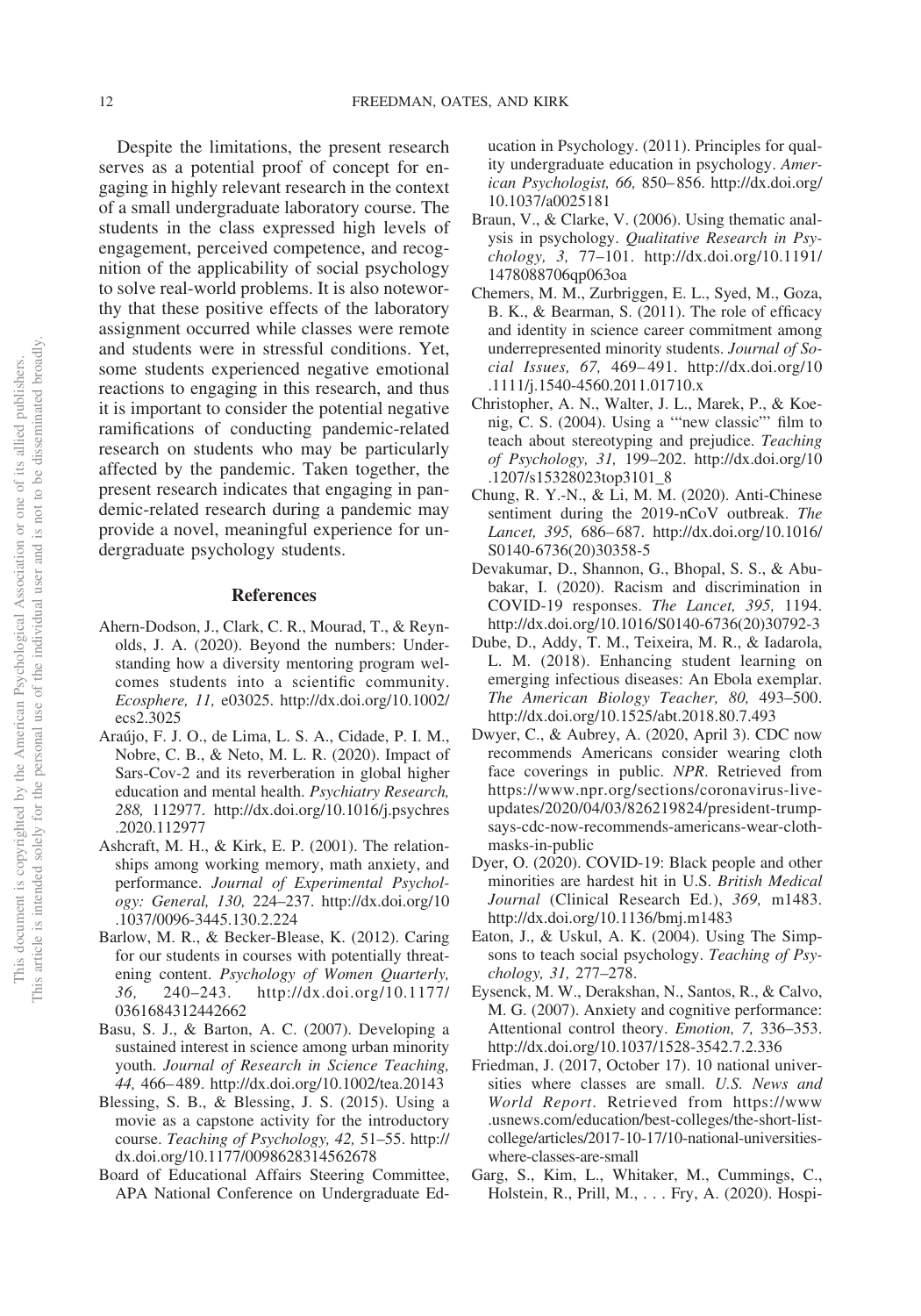talization rates and characteristics of patients hospitalized with laboratory-confirmed coronavirus disease 2019 — COVID-NET, 14 states, March 1–30, 2020. *MMWR Morbidity and Mortality Weekly Report, 69,* 458–464. [http://dx.doi.org/10](http://dx.doi.org/10.15585/mmwr.mm6915e3) [.15585/mmwr.mm6915e3](http://dx.doi.org/10.15585/mmwr.mm6915e3)

- Grise-Owens, E., Cambrón, S., & Valade, R. (2010). Using current events to enhance learning: A social work curricular case example. *Journal of Social Work Education, 46,* 133–146. [http://dx.doi.org/10](http://dx.doi.org/10.5175/JSWE.2010.200800062) [.5175/JSWE.2010.200800062](http://dx.doi.org/10.5175/JSWE.2010.200800062)
- Hamilton, K., Morrissey, S. A., Farrell, L. J., Ellu, M. C., O'Donovan, A., Weinbrecht, T., & O'Connor, E. L. (2018). Increasing psychological literacy and work readiness of Australian psychology undergraduates through a capstone and workintegrated learning experience: Current issues and what needs to be done. *Australian Psychologist, 53,* 151–160.<http://dx.doi.org/10.1111/ap.12309>
- Harpine, E. C. (2007). Applying motivation theory to real-world problems. *Teaching of Psychology, 34,* 111–113. [http://dx.doi.org/10.1177/0098628](http://dx.doi.org/10.1177/009862830703400209) [30703400209](http://dx.doi.org/10.1177/009862830703400209)
- Holmes, J. D. (2014). Undergraduate psychology's scientific identity dilemma: Student and instructor interests and attitudes. *Teaching of Psychology, 41,* 104–109. [http://dx.doi.org/10.1177/00986](http://dx.doi.org/10.1177/0098628314530339) [28314530339](http://dx.doi.org/10.1177/0098628314530339)
- Holmes, J. D., & Beins, B. C. (2009). Psychology is a science: At least some students think so. *Teaching of Psychology, 36,* 5–11. [http://dx.doi.org/10](http://dx.doi.org/10.1080/00986280802529350) [.1080/00986280802529350](http://dx.doi.org/10.1080/00986280802529350)
- Hulme, J. A. (2014). Psychological literacy: From classroom to real world. *The Psychologist, 27,* 932–935.
- Jayawardana, A. K. L., & O'Donnell, M. (2007). The Asian tsunami and problem-based learning for postgraduate students in Sri Lanka. *Journal of Management Education, 31,* 679–695. [http://dx](http://dx.doi.org/10.1177/1052562907300810) [.doi.org/10.1177/1052562907300810](http://dx.doi.org/10.1177/1052562907300810)
- Jonassen, D. (1999). Designing constructivist learning environments. In C. M. Reigeluth (Ed.), *Instructional-design theories and models: A new paradigm of instructional theory* (Vol. 2, pp. 215– 239). Mahwah, NJ: Erlbaum.
- Kent, A., & Skipper, Y. (2015). Making a difference with psychology: Reporting on a module to develop psychological literacy in final year undergraduates. *Psychology Teaching Review, 21,* 35– 47.
- Kirby, T. (2020). Evidence mounts on the disproportionate effect of COVID-19 on ethnic minorities. *The Lancet*. Respiratory Medicine, *8,* 547–548. [http://dx.doi.org/10.1016/S2213-2600\(20\)30228-9](http://dx.doi.org/10.1016/S2213-2600%2820%2930228-9)
- Leon, M. R., & Revelle, W. (1985). Effects of anxiety on analogical reasoning: A test of three theoretical models. *Journal of Personality and Social*

*Psychology, 49,* 1302–1315. [http://dx.doi.org/10](http://dx.doi.org/10.1037/0022-3514.49.5.1302) [.1037/0022-3514.49.5.1302](http://dx.doi.org/10.1037/0022-3514.49.5.1302)

- Malin, J. T., & Timmreck, C. (1979). Student goals and the undergraduate curriculum. *Teaching of Psychology, 6,* 136–139. [http://dx.doi.org/10.1207/](http://dx.doi.org/10.1207/s15328023top0603_2) [s15328023top0603\\_2](http://dx.doi.org/10.1207/s15328023top0603_2)
- Melchiori, K. J., & Mallett, R. K. (2015). Using Shrek to teach about stigma. *Teaching of Psychology, 42,* 260–265. [http://dx.doi.org/10.1177/](http://dx.doi.org/10.1177/0098628315589502) [0098628315589502](http://dx.doi.org/10.1177/0098628315589502)
- Morgan, H. (2020). Best practices for implementing remote learning during a pandemic. *The Clearing House: A Journal of Educational Strategies, Issues and Ideas, 93,* 135–140. [http://dx.doi.org/10.1080/](http://dx.doi.org/10.1080/00098655.2020.1751480) [00098655.2020.1751480](http://dx.doi.org/10.1080/00098655.2020.1751480)
- Muehlenkamp, J. J., Weiss, N., & Hansen, M. (2015). Problem-based learning for introductory psychology: Preliminary supporting evidence. *Scholarship of Teaching and Learning in Psychology, 1,* 125– 136.<http://dx.doi.org/10.1037/stl0000027>
- Naidoo, J., & Rule, P. (2016). Teachers' subjectivities and emotionality in HIV/AIDS teaching. *African Journal of AIDS Research, 15,* 233–241. <http://dx.doi.org/10.2989/16085906.2016.1190768>
- Plous, S. (2000). Responding to overt displays of prejudice: A role-playing exercise. *Teaching of Psychology, 27,* 198–200. [http://dx.doi.org/10](http://dx.doi.org/10.1207/S15328023TOP2703_07) [.1207/S15328023TOP2703\\_07](http://dx.doi.org/10.1207/S15328023TOP2703_07)
- Preuss, G. S., Ryan Schurtz, D., Powell, C. A. J., Combs, D. J. Y., & Smith, R. H. (2013). Connecting social psychology to the experience of others through a nonfiction book analysis: New wine in an old bottle. *The Journal of Scholarship of Teaching and Learning, 13,* 72–83.
- Puri, I. (2017, June). Don't overlook liberal arts schools: Small class size and access to faculty. *Huffington Post. Retrieved from* [https://www](https://www.huffpost.com/entry/dont-overlook-liberal-art_b_10574942) [.huffpost.com/entry/dont-overlook-liberal-art\\_b\\_](https://www.huffpost.com/entry/dont-overlook-liberal-art_b_10574942) [10574942](https://www.huffpost.com/entry/dont-overlook-liberal-art_b_10574942)
- Rai, M. K., Loschky, L. C., & Harris, R. J. (2015). The effects of stress on reading: A comparison of first-language versus intermediate second-language reading comprehension. *Journal of Educational Psychology, 107,* 348–363. [http://dx.doi](http://dx.doi.org/10.1037/a0037591) [.org/10.1037/a0037591](http://dx.doi.org/10.1037/a0037591)
- Ram, P. (1999). Problem-based learning in undergraduate education: A sophomore chemistry laboratory. *Journal of Chemical Education, 76,* 1122– 1126.<http://dx.doi.org/10.1021/ed076p1122>
- Rider, E. A. (1992). Understanding and applying psychology through use of news clippings. *Teaching of Psychology, 19,* 161–163. [http://dx.doi.org/](http://dx.doi.org/10.1207/s15328023top1903_8) [10.1207/s15328023top1903\\_8](http://dx.doi.org/10.1207/s15328023top1903_8)
- Riggio, H. R., & Garcia, A. L. (2009). The power of situations: Jonestown and the fundamental attribution error. *Teaching of Psychology, 36,* 108–112. <http://dx.doi.org/10.1080/00986280902739636>